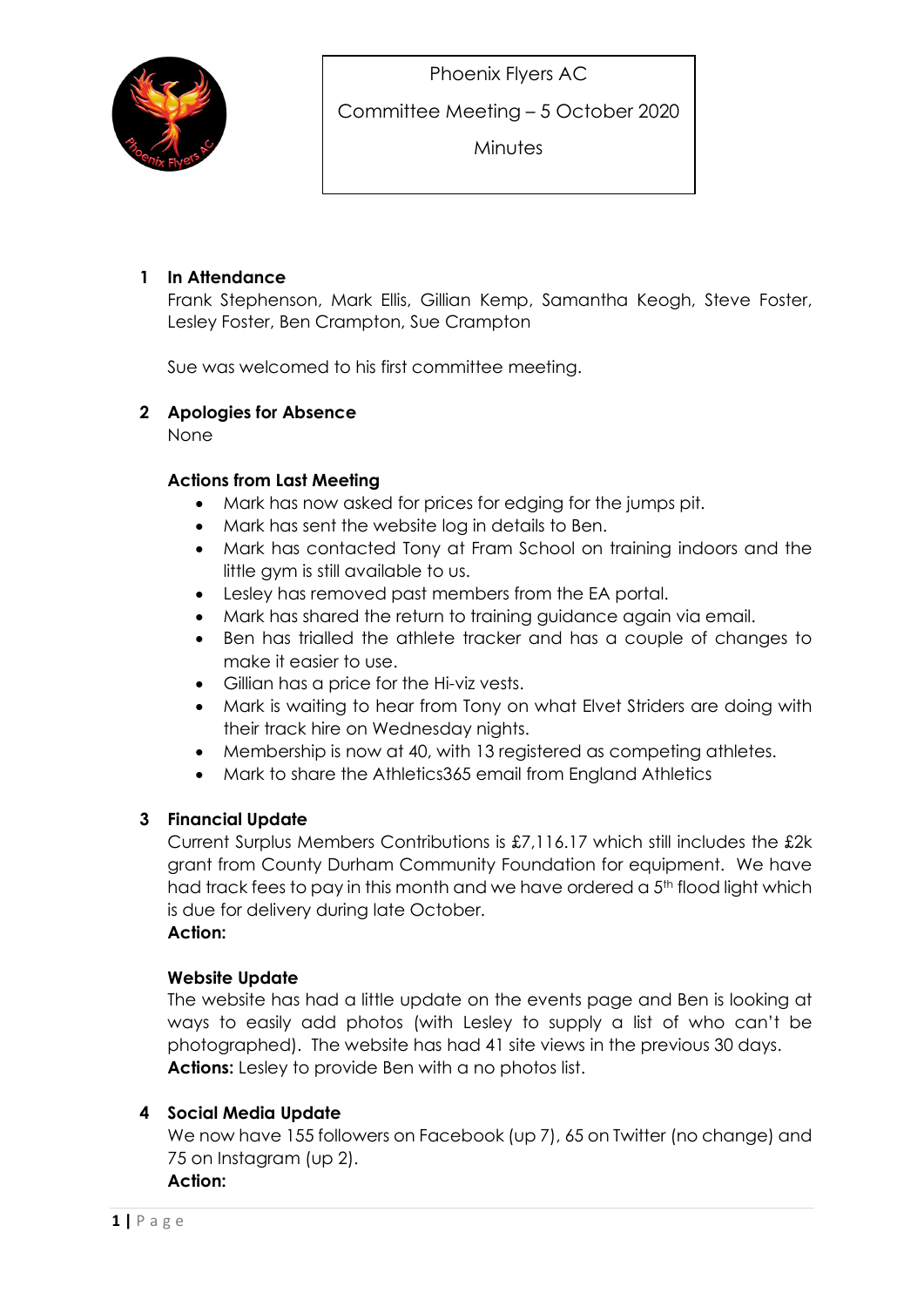

Committee Meeting – 5 October 2020

**Minutes** 

# 5 Funding Update

We have received another request for a project report from Durham AAP on the jumps pit.

Actions: Mark to complete the AAP report.

## 6 County Durham Athletics Network

Nothing to report. Actions:

## 7 Club Admin Items

Training Groups & Autumn/Winter Training - Mark suggested that we should look to create an U13 development group so that we're better equipped ahead of the NEYDL in 2021. Lesley was to look at how many athletes this group may have (School Year's 6 & 7).

**Membership** – Lesley was going to ask EA on how long we need to keep membership forms for.

**Equipment (Sportshall/Storage)** – Gillian & Steve had looked at the price of containers and we had 3 prices of £1,675 (plus VAT & £185 delivery) from Fram School, £950 to £1,250 from Steve and £1,350 to £2,900 from Gillian (varying on sizes. The lower prices were for 10ft by 8ft containers. It was agreed to get firm prices, including delivery and Mark to ask Tony where a container would go. Once we had a firm price, Sam is to look at potential funding sources.

Actions: Lesley to contact EA on how long membership forms should be kept for.

Lesley to look at how many athletes would be in the U13 age group.

Gillian & Steve to get firm prices for buying a container.

Mark to ask Tony where the container would go.

## 9 Any Other Business

- Gillian has a price of just over £3 for Hi-viz vests and sizes are to be confirmed.
- Gillian asked if we can remind parents to sign in on the Track & Trace at training nights.
- Mark shared that there would be an extra NE Open Meeting at Morpeth on Sunday 18th October.
- Lesley suggested we should still do a Halloween dress up session on Thursday 29th October.
- Ben to share the athlete tracker with the coaches.
- Sam said that she might be available to coach a small group on Thursday nights but she'd confirm in the next few weeks.

Actions: Gillian to arrange Hi-Viz vests order.

Parents reminder on Track & Trace sign in (completed).